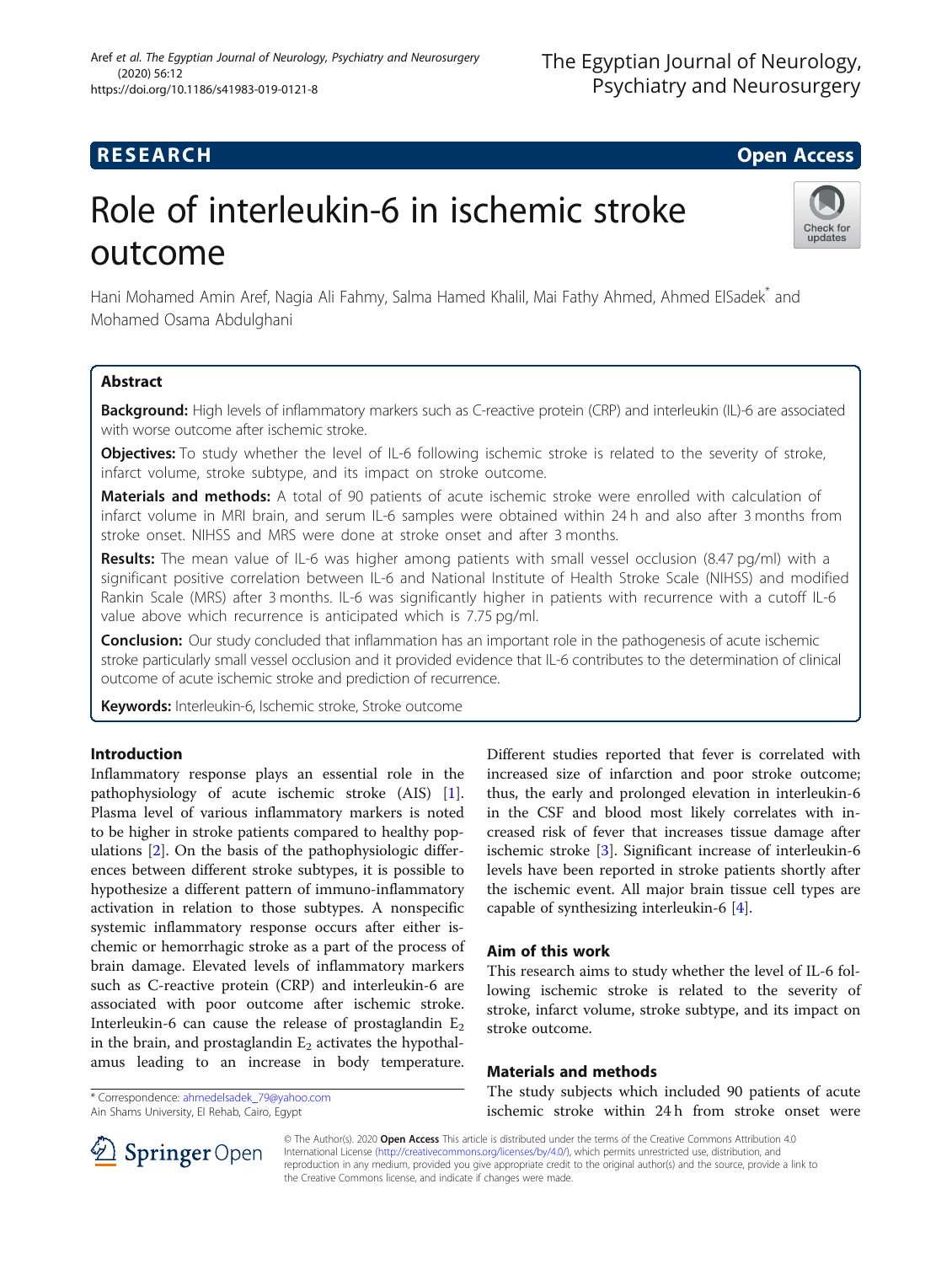<span id="page-1-0"></span>recruited to this prospective cohort study from the stroke unit at Ain Shams University hospitals during the period from December 2014 to October 2015. All patients had detailed neurologic history, examination, and investigations to determine different stroke mechanisms and their risk factors. Neurological status of our subjects was assessed via the National Institute of Health Stroke Scale (NIHSS) and modified Rankin Scale (mRS) after which was done on admission and after 3 months for follow-up. We consider NIHSS more than 21 as poor prognosis and less than 5 as good prognosis. All patients had magnetic resonance imaging (MRI) of the brain (diffusion-weighted, flair, T1, T2, and T2\* images) and magnetic resonance angiography (MRA) (Philips 1.5 Tesla, Germany). The infarct volume can be calculated (approximately) using the formula  $ABC/2$ , where A, B, and C are the longest 3 orthogonal distances of the lesion as measured [[5](#page-6-0)]. According to infarction volume, small vessel disease was considered less than that of 508 mm<sup>3</sup>, while large vessel disease those exceeding 508 mm<sup>3</sup> [\[6\]](#page-6-0). Serum IL-6 samples were collected in the first 24 h from stroke onset. Serum was collected and stored at − 70 °C after centrifugation of the blood samples at  $3000 \times g$  for 10 min. For the quantitative detection of IL-6, the human IL-6 enzyme-linked immunosorbent assay (ELISA) kit which was provided by Assaypro LLC (number EI1006-1) was used and the instructions were done according to the provided catalog in the laboratory of Ain Shams University hospitals. Circulating IL-6 can be found in the blood of normal individuals in the 1 pg/ml range [[7,](#page-6-0) [8\]](#page-6-0). Carotid duplex (General Electric Logic 5, USA), transthoracic echocardiography, and transesophageal echocardiography (if needed) (General Electric S5, USA) were done for all the studied patients.

#### Inclusion criteria and subject selection

A clinical presentation of the first ever acute ischemic cerebrovascular stroke, within 24 h from stroke onset (defined according to WHO definition as the presence of rapidly developing focal neurological signs or symptoms of vascular origin that persists for more than 1 h with evidence of acute infarction on diffusion-weighted imaging in MRI) [[9\]](#page-6-0).

#### Exclusion criteria

Patients were excluded from enrollment if age is less than 18 years, other determined etiology and undetermined etiology of stroke subtypes according to the Trial of ORG 10712 in Acute Stroke Treatment (TOAST) classification [[10\]](#page-6-0), presence of cancer, receiving thrombolytic therapy, and systemic disorders (inflammatory or infectious diseases, hematological diseases, rheumatologic diseases, severe renal or liver failure, patients who were under treatment with anti-inflammatory drugs, and immunosuppressive or immunomodulatory

|             | <b>Table 1</b> Description of compliance, recurrence and mortality |  |
|-------------|--------------------------------------------------------------------|--|
| among cases |                                                                    |  |

|            | No<br>% (M) | Yes<br>% (M)   |
|------------|-------------|----------------|
| Compliance | $2.3\%$ (2) | 97.7% (88)     |
| Recurrence | 83.3% (75)  | 16.7% (15)     |
| Mortality  | 88.9% (80)  | $11.1 \% (10)$ |

drugs for any medical disease in the last 6 months). Patients with fever of unknown etiology or with recent venous thromboembolism. Laboratory investigations were done for all patients to exclude those causes (complete blood picture, ESR, CRP, uric acid, renal function test, liver function test, collagen profile, urine analysis)

#### Ethical consideration

The study was approved by Ain Shams University Ethical Committee in December 2014. Written informed consent was obtained from the patients participating in the study, or their first-degree relatives after informing them about the study rationale and their right to withdraw from the study at any time without any consequences.

#### Statistical analysis

Statistical analysis was conducted using SPSS  $\times$  7 (SPSS, IBM, Chicago, IL, USA). P values were considered significant if < 0.05. Descriptive statistics were used for patient demographics, Chi square test was used to compare normally distributed demographics, and likelihood ratio was used to compare abnormally distributed variables, in addition to recurrence, and cardiovascularrelated deaths, among the different stroke subgroups. T test was used to compare means of NIHSS on admission and at 3 months, while Wilcoxon signed-rank test was used to compare the means of mRS at admission and at 3 months. Kruskal–Wallis test was used to compare mean values of IL-6 among different stroke subtypes. Kaplan–Meier survival curves were plotted to display time of death, and receiver operating characteristics (ROC) with area under the curve (AUC) analyses were used to detect IL-6 value testing sensitivity and specificity in predicting recurrence.

Table 2 Comparing means of IL-6 values among different stroke subgroups

|               | Number | Mean<br>(pq/ml) | 95% Confidence<br>interval | $P$ value <sup>*</sup> |
|---------------|--------|-----------------|----------------------------|------------------------|
| Cardioembolic | 27     | 4.64            | 3.37-5.92                  | $0.005*$               |
| LAA           | 25     | 5.11            | $3.3 - 6.92$               |                        |
| <b>SVO</b>    | 38     | 8.47            | $6.82 - 10.12$             |                        |
| Total         | 90     | 6.39            | $5.41 - 7.37$              |                        |

\* P value is calculated using Kruskal–Wallis test; 0.005 = significant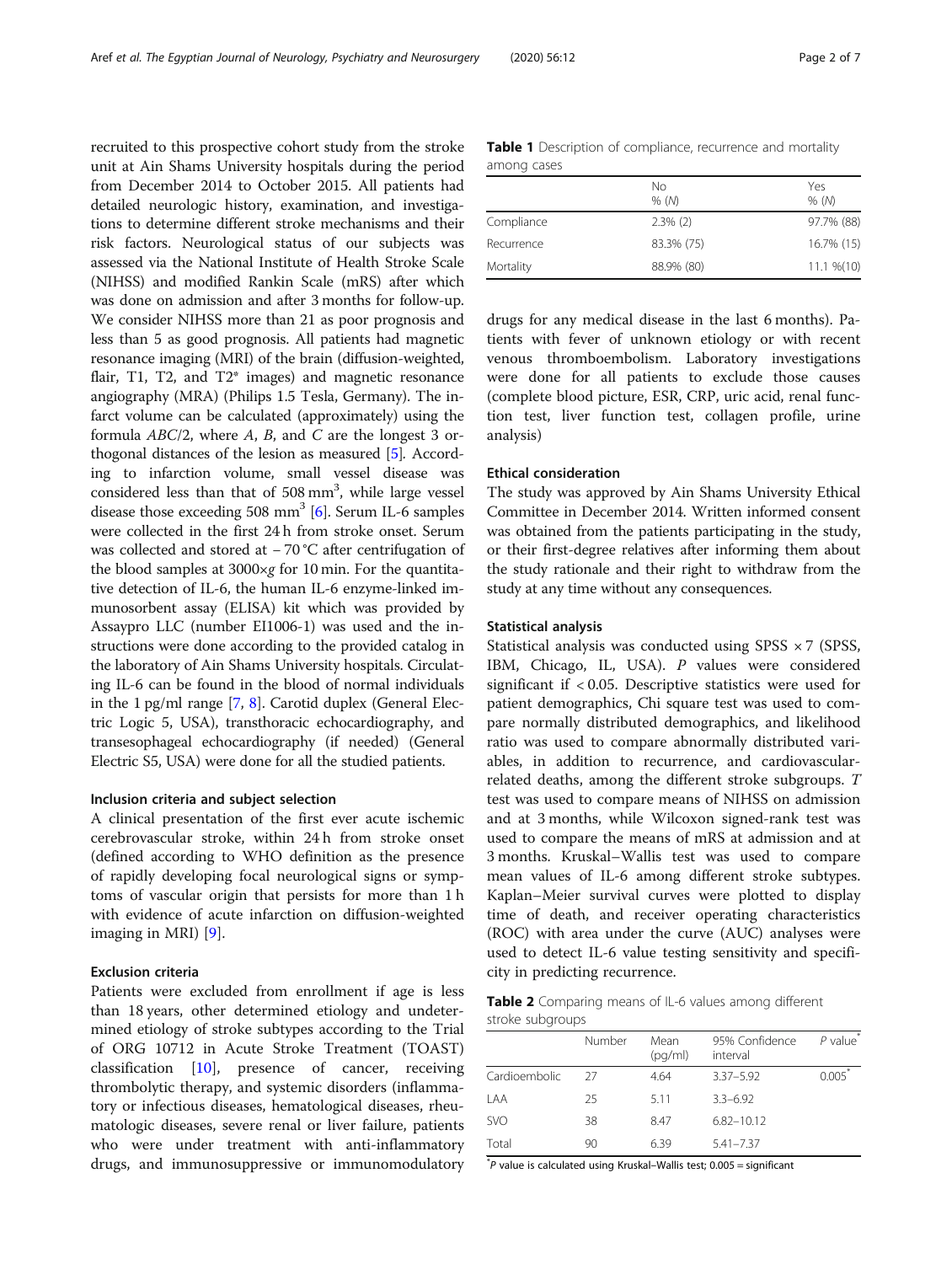|        |                    | r value | $P$ value            | Significance                                       |
|--------|--------------------|---------|----------------------|----------------------------------------------------|
| $IL-6$ | NIHSS on admission | 0.135   | 0.2                  | Non-statistically significant positive correlation |
|        | mRS on admission   | 0.123   | 0.24                 | Non-statistically significant positive correlation |
|        | NIHSS at 3 months  | 0.28    | $0.009$ <sup>*</sup> | Statistically significant positive correlation     |
|        | mRS at 3 months    | 0.42    | < 0.0001             | Statistically significant positive correlation     |

<span id="page-2-0"></span>Table 3 Correlation between IL-6 levels and both NIHSS and mRS levels on admission and after 3 months

\*P value is calculated using Pearson's correlation

#### Results

Those 90 patients with acute ischemic cerebrovascular stroke included 48 males (53.3%) and 42 females (46.7%), and their age ranged from 28 to 88 years with the mean age of  $60.18 \pm 12.19$  years.

#### Risk factors

Diabetes mellitus was the most prevalent risk factor in 59 patients (65.6%), followed by hypertension in 56 patients (62.2%), followed by dyslipidemia in 49 patients

(54.4%), followed by smoking in 32 patients (35.6%), followed by ischemic heart disease (ISHD) in 24 patients (26.7%), and followed by AF in 19 patients (21.1%).

#### Stroke site

Sixty-four ischemic strokes were located anteriorly, i.e., in the distribution of anterior cerebral artery or middle cerebral artery (MCA) (71.1%) and 26 ischemic strokes were located posteriorly in the distribution of the vertebral, basilar, or posterior cerebral artery (28.9%).

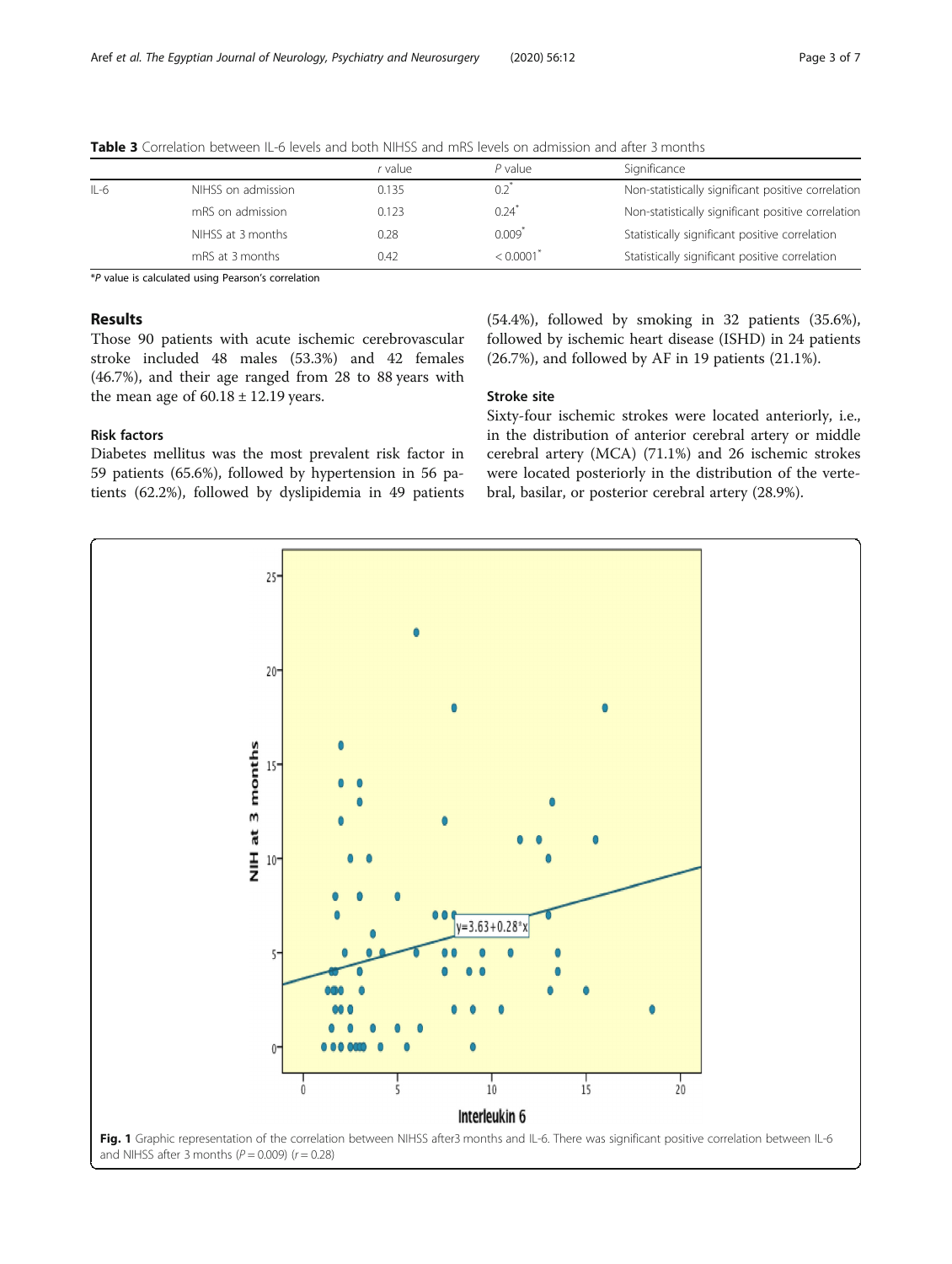#### <span id="page-3-0"></span>Compliance, recurrence, and mortality among cases

Patients were followed up after 3 months to assess their prognosis, compliance on their medications, recurrence of stroke, and mortality (Table [1](#page-1-0)). Eighty-eight patients (97.7%) were compliant on their medications, and 15 patients (16.6%) showed recurrence of the stroke (Table [2](#page-1-0)). Mortality occurred in 10 patients representing 11.1% of patients (5 patients due to recurrence, 3 patients due to myocardial infarction, 1 patient due to chest infection, and 1 patient due to dehydration). The mean time to death among those 10 patients was 1.6 months (SD 1.84) (Table [2\)](#page-1-0).

#### Stroke subtype

Patients were divided into three groups regarding stroke subtypes (according to TOAST classification) [\[10](#page-6-0)]: 38 patients had small vessel occlusion (SVO) (42.22%), 27 patients had cardioembolic (CE) strokes (30%), and 25 patients had large artery atherosclerosis (LAA) (27.78%).

#### Interleukin-6 levels in different stroke subgroups

Overall, the mean value of interleukin-6 was  $6.39 \pm$ 4.68 pg/ml. The mean value of IL-6 was 4.64 pg/ml among patients with cardioembolic stroke, while it was 5.11 pg/ml among patients with LAA and 8.47 pg/ ml among patients with SVO, denoting statistically significant higher mean value of interleukin-6 in SVO  $(P = 0.005)$  (Table [3](#page-2-0)).

#### Interleukin-6 level and clinical outcome

There was a non-significant positive correlation between interleukin-6 and NIHSS on admission  $(P = 0.2)$   $(r =$ 0.135), while there was a significant positive correlation between IL-6 and NIHSS after 3 months  $(P = 0.009)$  ( $r =$ 0.28) (Fig. [1](#page-2-0) and Table [3](#page-2-0)).

Also, there was a non-significant positive correlation between interleukin-6 and mRS on admission  $(P = 0.24)$  $(r = 0.123)$ , while there was a significant positive

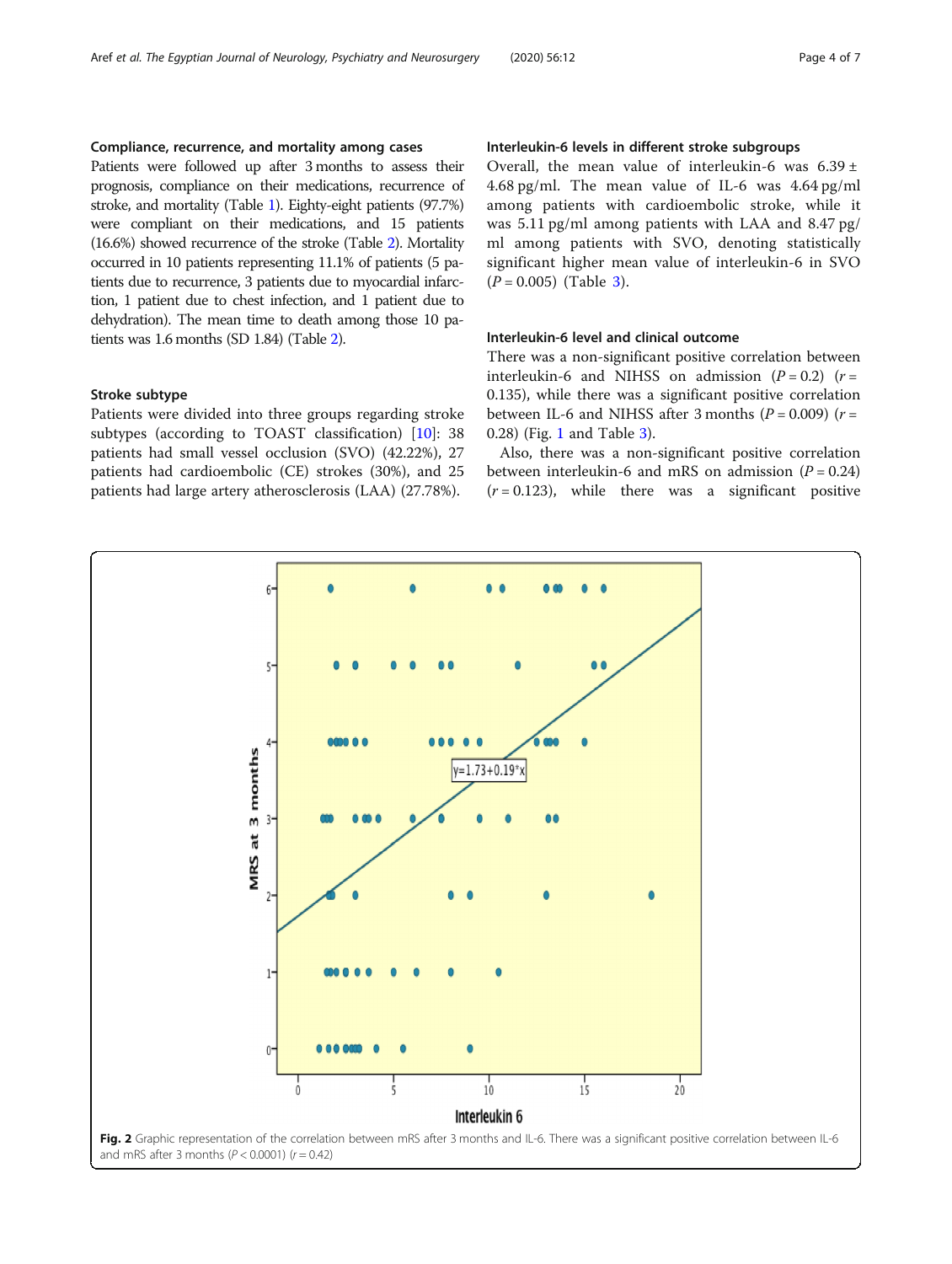correlation between interleukin-6 and mRS after 3 months ( $P < 0.0001$ ) ( $r = 0.42$  $r = 0.42$ ) (Fig. 2 and Table [3](#page-2-0)).

#### Correlation between interleukin-6 and stroke volume

A non-significant negative correlation was found between interleukin-6 and stroke volume  $(r = -0.213)$   $(P = 0.44)$ .

#### Interleukin-6 and recurrence

Interleukin-6 was significantly higher in patients with recurrence  $(12.5 \pm 2.66)$  pg/ml than in patients without recurrence  $(5.34 \pm 4.11)$  pg/ml  $(P < 0.001)$  (Fig. 3).

#### Interleukin-6 and prediction of recurrence

ROC with AUC analysis was used to test the specificity and sensitivity of interleukin-6 testing to predict recurrence. Area under curve value was 0.9 indicating both strong test specificity and sensitivity in predicting recurrence with a  $P$  value of < 0.0001 (Fig. [4](#page-5-0)).

The cutoff interleukin-6 value above which recurrence is anticipated is 7.75 pg/ml (at which the test sensitivity is 0.93 and the test specificity is 0.75).

#### **Discussion**

Different researches of the blood biomarkers associated with cerebral ischemia is ongoing at a rapid pace to define the role of those biomarkers to provide better management of patients with cerebral ischemia [\[11](#page-6-0)]. High levels of interleukin-6 in the cerebrospinal fluid (CSF)



and blood is associated with early neurological deterioration and poor outcome after cerebral infarction [[12](#page-6-0)].

Our study was set out to assess the role of interleukin-6, as a marker for inflammation in AIS. We studied the level of IL-6 in 90 patients in relation to stroke severity, subtype, and volume and its impact on stroke outcome.

In our study, the average mean value of interleukin-6 was  $6.39 \pm 4.68$  pg/ml. Upon comparing means of interleukin-6 values among different stroke subtypes, our study showed statistically significant higher mean value of IL-6 in SVO, followed by LAA then CE strokes. Similar results were described by Hoshi and co-workers [\[13](#page-6-0)] who found higher levels of interleukin-6 in patients with silent brain infarctions suggesting the role of interleukin-6 in SVO.

Infarct size could have direct effect on the inflammatory marker level in blood. Non-significant negative correlation was found between interleukin-6 and infarct size in our study. Previous studies found conflicting findings regarding interleukin-6 levels and infarct volume. Two studies found no association between serum IL-6 concentration and infarct volume [[14,](#page-6-0) [15](#page-6-0)], while several studies have shown positive correlations between infarct volume and interleukin-6 level in serum or plasma [\[5](#page-6-0), [11,](#page-6-0) [16](#page-6-0)].

In our study, we assessed the functional status of the studied cases on admission and clinical outcome after 3 months as well as recurrence in correlation with interleukin-6 level. We consider NIHSS more than 21 as poor prognosis and less than 5 as good prognosis. There was non-significant positive correlation between IL-6, mRS, and NIHSS on admission, while there was statistically significant positive correlation between interleukin-6, mortality, NIHSS, and mRS after 3 months, denoting worse outcome and higher mortality after 3 months with higher levels of interleukin-6. This means that IL-6 may have been associated with long-term rather than shortterm outcome. The risk of recurrent stroke is high in the first few weeks after stroke, and clinical risk prediction tools have only limited accuracy [[17\]](#page-6-0), hence the importance of identifying a biomarker that can assess recurrence.

In our study on comparing mean values of interleukin-6 among patients with and without recurrence (after exclusion of patients non-compliant on their medications), it was found that there is statistically significant higher mean values of IL-6 in patients with recurrence than mean values of IL-6 in patients without recurrence. It also showed strong test specificity and sensitivity of interleukin-6 in predicting recurrence. The cutoff IL-6 value above which recurrence is anticipated was 7.75 pg/ ml. This demonstrates the clinical potential of using IL-6 as an early predictor for recurrence of acute ischemic stroke and suggests a clear cut point for patients at a high risk who may benefit from closer clinical observation.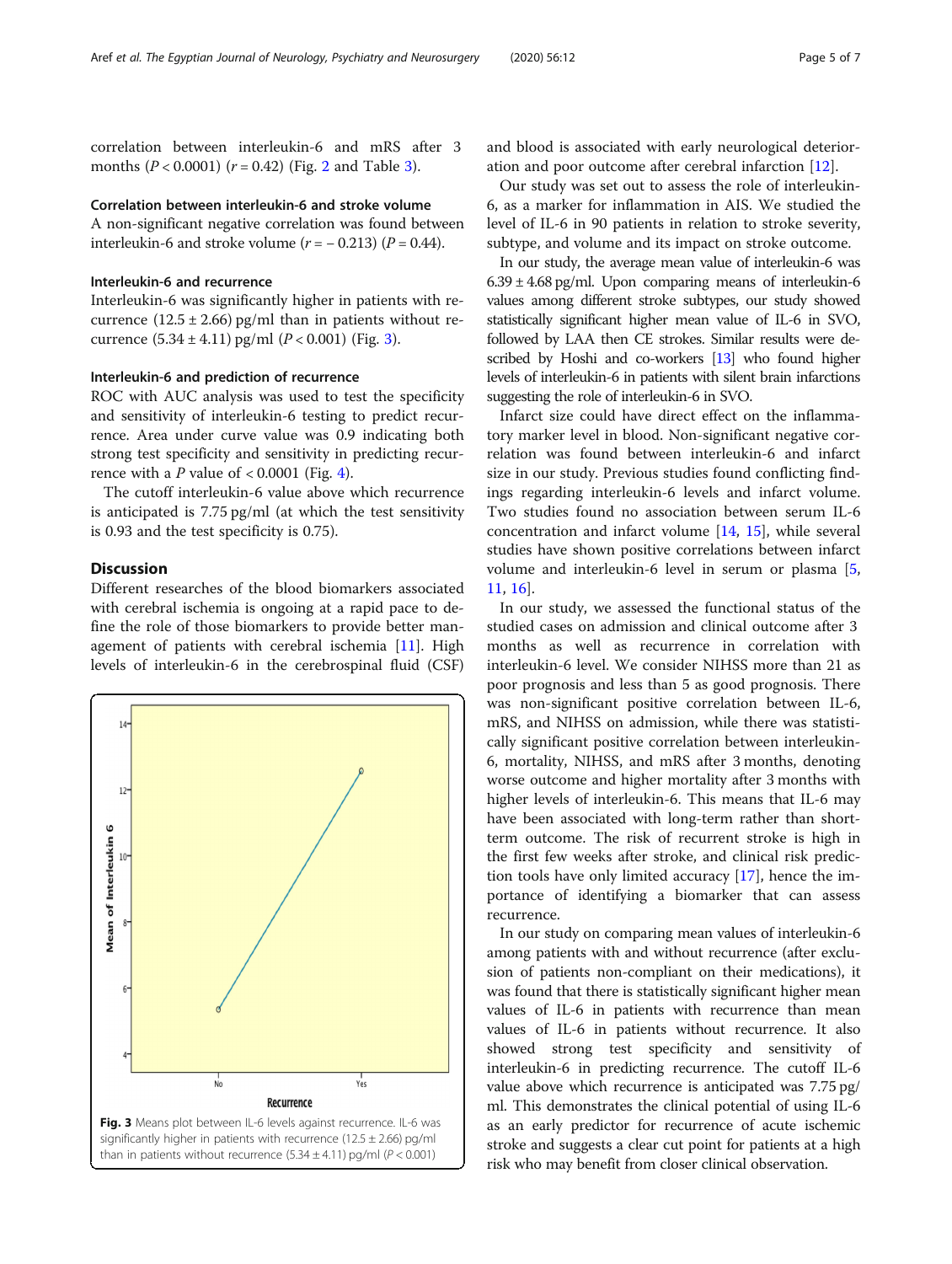A few limitations of our study have to be addressed. First, we did not perform serial measurements of IL-6 in order to select its peak levels. As we assumed that for the clinician in the emergency department, the feasible test will not include serial measurements. A second limitation is that although antiplatelets and statins could have an effect on the number of recurrent strokes, but given the high rate of compliance in our study, we were not able to determine the predictive value of interleukin-6 in patients not on medication. Third, we could not use a multifactorial model to assess whether plasma

interleukin-6 level was related to outcome independent of risk factors, stroke severity, or infarct size due to the limitation of our sample size.

#### Conclusion

Our study concluded that inflammation has an important role in the pathogenesis of acute ischemic stroke particularly small vessel occlusion and it provided evidence that interleukin-6 contributes to the determination of clinical outcome of AIS and prediction of recurrence, suggesting a role for interleukin-6 as a prognostic marker.

<span id="page-5-0"></span>